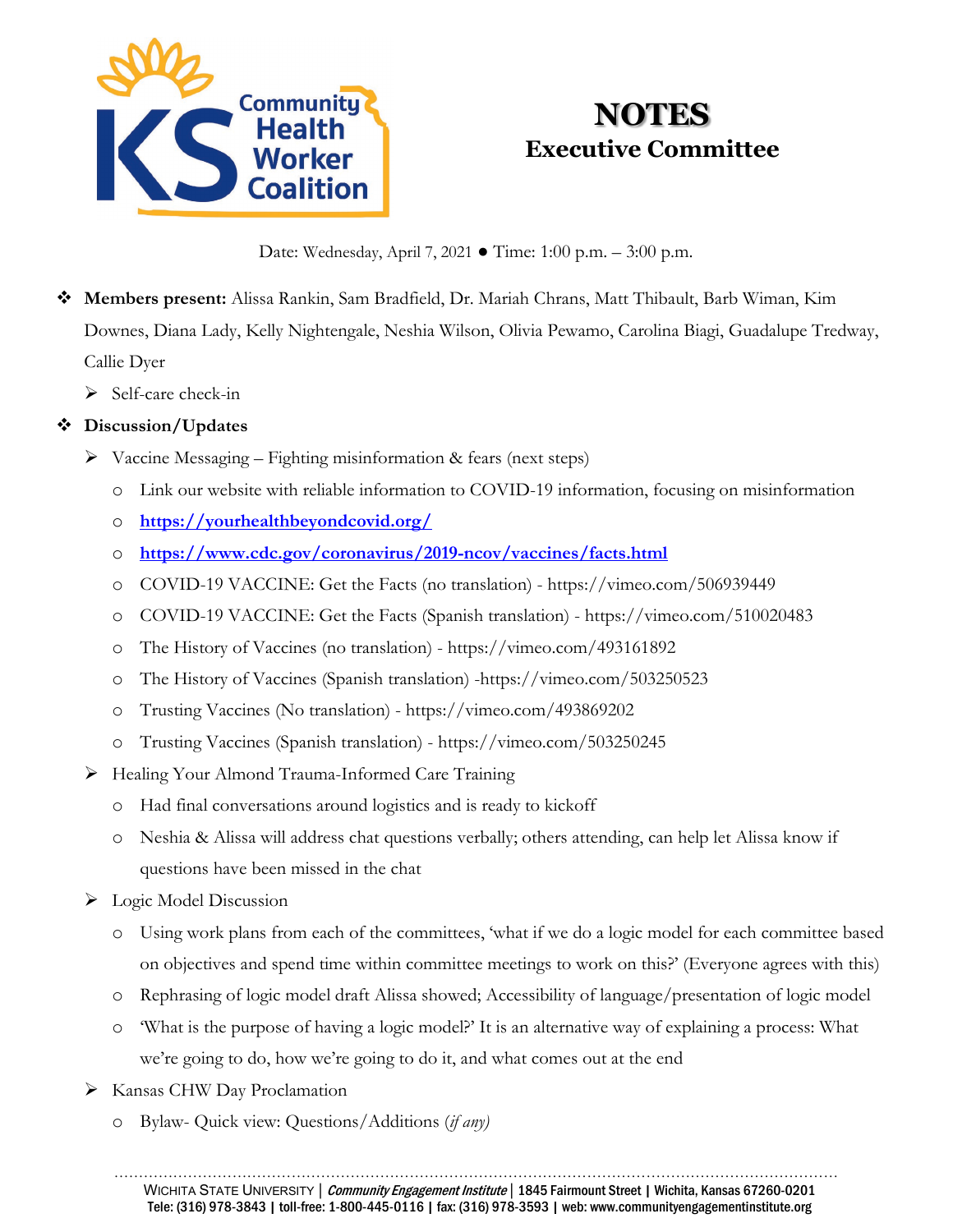- o Diana will ask Breastfeeding Coalition how they moved forward in this area
- o Ashely Goss might have insight, or Christy Cain (works with Local Health Departments), Kelly will draft an email
- Strategic Plan Review
	- o Talk about each of the items and what progress we have made, and what we feel like we need to do, and any updates we want to make (changes made on Executive Committee Work Plan document)
	- o Addressing Barriers
		- CHWs have mostly focused on food access and housing/eviction support
		- Discussion around non-traditional partnerships
		- Workforce Assessment indicated turnover in agencies which makes it difficult to engage these organizations; A lot of CHW organizations are not engaged with the coalition… how do we engage these people and maintain these relationships – mindful of language (some people define CHW as medical/health care, but does not just encompass this… APHA definition is so broad, need to make it clear as a whole CHWs do not provide healthcare) – Do we need to break this down into regional partnerships for sustainability committee to help keep track of organizations? Could check in quarterly.
	- o Key takeaways/To-Do's

#### **Committee Updates**

- $\blacktriangleright$  Advocacy
- **Education** Soliciting applicants and getting people involved in the upcoming cohort, which starts May 17<sup>th</sup>; Healing Your Almond will be interesting to hear what CHWs have to say about this program; Alissa, Barb, and Elaine have been accepted to present at a conference; Want to get the word out about what Kansas is doing (education and executive committee piece), how can we have a presence on the national field? Alissa R. (co-author), submitted an abstract to APHA for a presentation regarding how MARC curriculum in MO (not fully adopted across state of MO) and train-the-trainer in KS
- $\triangleright$  **Sustainability** clean up red marks from work plan
- **Symposium** Theme: "Everything Connects, Unification in Uncertain Times"; \$10,000 in funding; Keynote: Dr. Soma Saha (https://www.weintheworld.org/team/soma-saha); next will be looking at breakout sessions
- **Community of Practice** Guest speaker: Jessica Hunton, Unite Us program, community based organization where most things happen in the community; this program addressing SDoH and related to CHWs because the way it works it connects organizations with pre-data agreements and helps with referrals and secures how information is shared and referrals are tracked to make sure it is done; they check in case people change jobs and make sure to have updated contact info, HIPAA consent; more designed for an